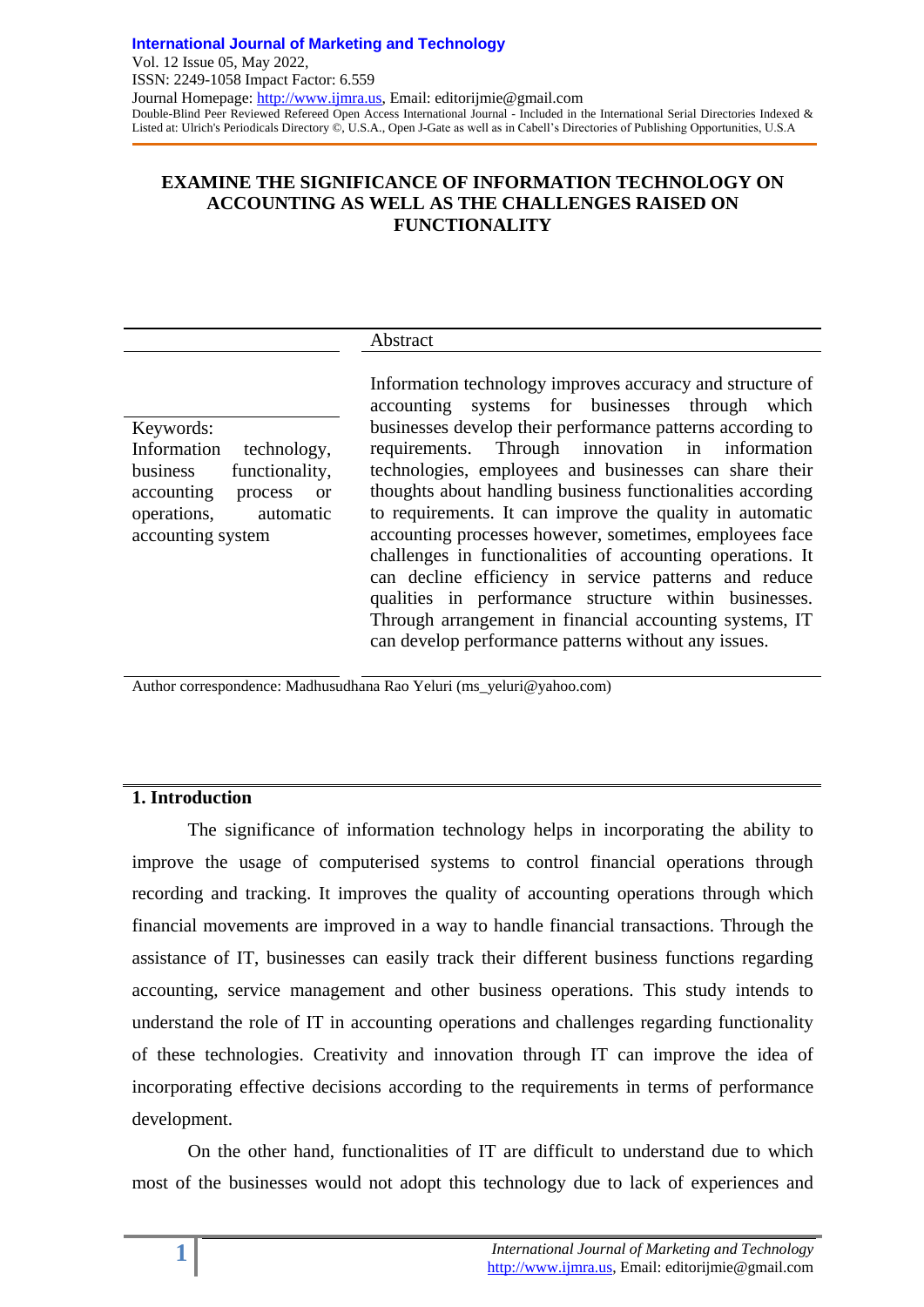knowledge of employees. The cost of information technologies is high which can also impact negatively on financial performance of businesses. This study highlighted the significance of information technologies for businesses and improved their accounting operations. This study also identified challenges regarding functionalities through which challenges and strategic requirements can also be analysed through this study. This study also explored research methods and results regarding this research topic through which external knowledge can be gathered in an effective way.

#### **2. Exploring theoretical overview**

## **Significance of information technologies in businesses in the context of accounting functions**

Information technologies play an effective and creative role in controlling accounting activities as well as tracking productive operations for business growth. Through innovative information technologies, businesses can easily make their choices according to requirements to achieve their business targets. Information technological systems can also guide organisations to follow a systematic pattern to achieve their targets according to requirements through IT [1]. It would bring development by creating several opportunities related to business growth, structured financial system, transaction, knowledge management and decision making processes. It can easily guide employees to understand the situation and incorporate required information technologies to maintain stability in financial or accounting performance.

#### **Transaction automation systems**

Transaction automation systems create a proper systematic way to track and monitor all transaction operations through which businesses can easily collect those data for their present or future purposes. Through transaction automation systems, businesses can also gather accurate results and improve the quality of accounting activities as per requirements [2]. It would also create a proper plan in handling the systematic structure of financial transactions through which customers can easily perform data or money transfer without facing any issues. It can improve customer engagement processes and also increase productivity for businesses through this information technology.

#### **Management information systems**

Management information systems mainly operate for higher authority sections within businesses to take care of the overall financial, supply chain, performance evaluation and quality management processes. This information technology improves the idea of handling business segmentations through which change management activities in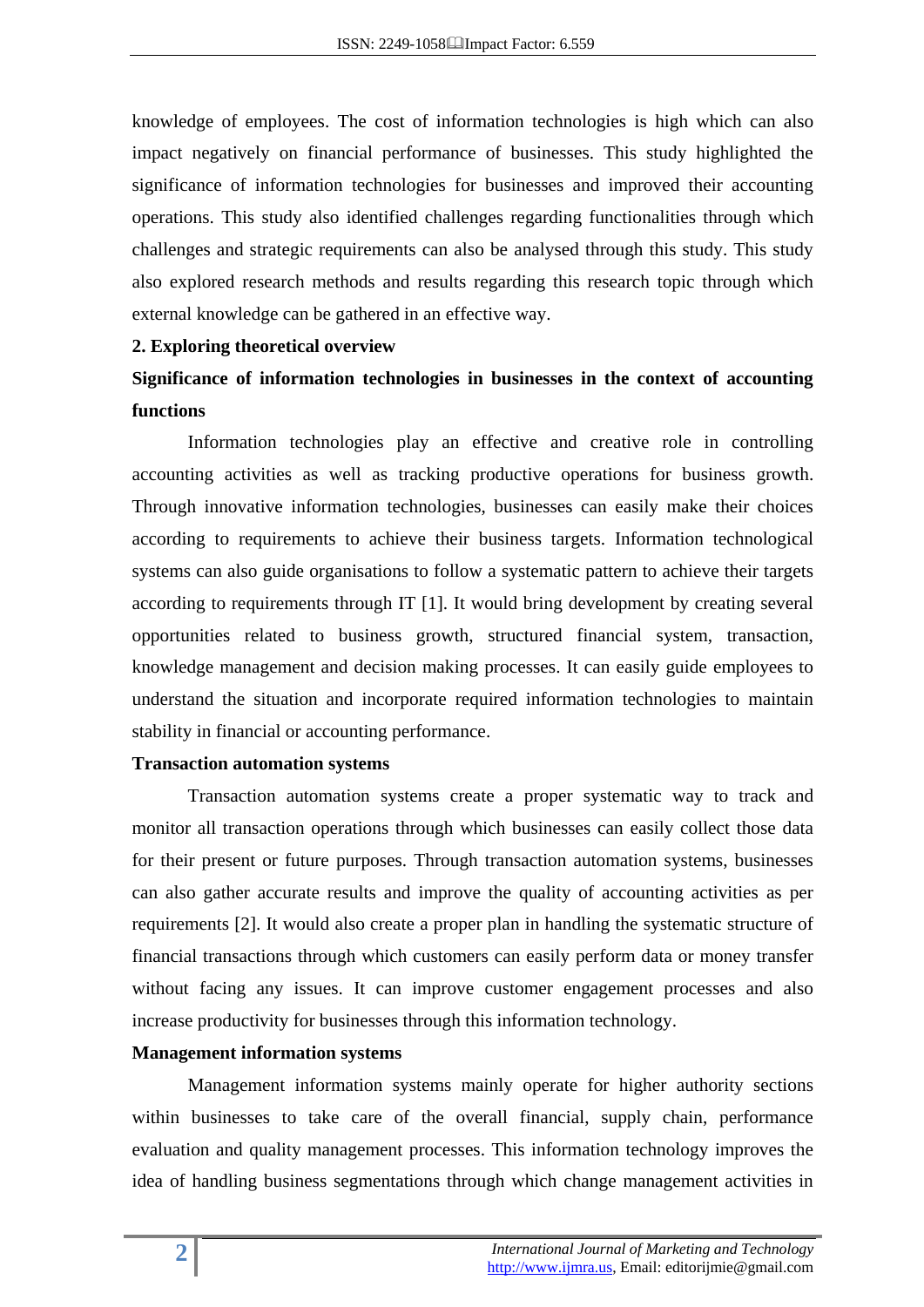accounting or financial operations can be operated successfully [3]. Using management information systems, higher authorities and managers can develop their service patterns to handle the significant changes according to requirements. In this way, the quality and structure of different tasks within businesses can be modified according to expectations within this current situation. It can also allow businesses to manage all business functions through this IT to achieve their business targets.

#### **Knowledge management systems**

Knowledge management systems are helpful for employees within businesses to develop experiences and knowledge related to external environments. Through KMS, business owners and HR departments can guide their employees to enhance their motivation skills and control different tasks arrangement activities. KMS can also assist employees to rearrange their skills and create opportunities for them to execute their operational or accounting tasks according to requirements [4]. It would bring development and handle the situation related to changes within service patterns within the functionalities of businesses. It can increase performance capacities and improve value added services in terms of performance development.

#### **Decision support systems**

Decision support systems are one of the flexible and accountable information technologies for businesses by handling accounting and change management processes. Through the assistance of decision support systems, employees can easily develop their performance patterns according to the latest scenario. It would bring improvement within business operations due to which the quality and structure of different business opportunities can be modified according to the support of external activities [5]. It would also avoid key challenges related to business performance due to which quality and structure modification processes can be developed in terms of performance development.

# **Identifying functional and non-functional requirements of IT in accounting operations**

#### **Functional requirements**

Functional requirements of IT are represented depending on accounting performance from businesses through which operational events can be executed properly. Transaction handling, certification requirements, business rules, administrative functions, authorised levels and audit tracking are the key requirements of information technology. Through these requirements, business owners can easily modify their performance settings by creating different opportunities for businesses to handle accounting performance [6].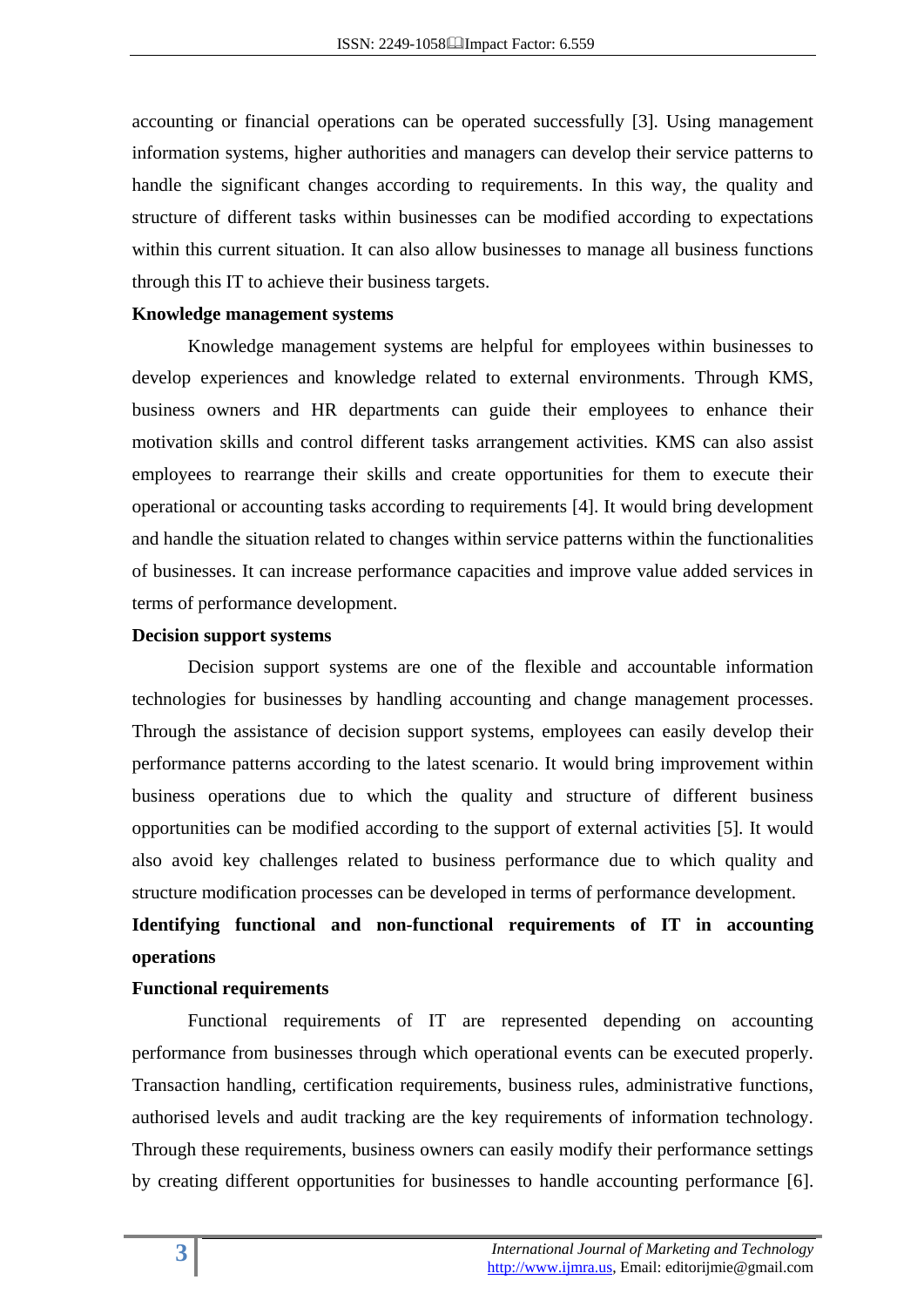Through these requirements, businesses can easily track their overall financial segments and set the cost of their value added services or products to increase revenue rate. It would control value propositions and performance development within businesses according to requirements.

### **Non-functional requirements**

Non-functional requirements totally based on performance and capacity management processes within accounting for businesses. Security, usability, manageability, data integrity and availability are the non-functional requirements for IT to handle accounting activities for businesses. It would improve the sequence by handling the opportunity of different accounting activities due to which innovation and creativity can be organised successfully. It would guide businesses to improve strategic changes according to requirements to handle changes and manage improvement in strategic changes without any challenges [7]. These requirements are helpful when a business manages these requirements properly and provides adequate support to their employees to achieve their business goals and expectations.

# **Exploring challenges regarding IT in handling functionalities for businesses Cyber security challenges**

Cyber security challenges directly affected functionalities of IT operations within businesses due to which clarity in accounting operations cannot be organised properly. Due to this challenge, accounting information systems cannot be executed successfully that can create threats for customers by disclosing their personal account related information.

#### **Gaps in skill management processes**

Gaps in skill management processes decline the effectiveness in business functions due to which employees have failed to organise different tasks regarding accounting operations. Due to the lack of skills, employees would not know the usage and performance of IT that would slow the financial transaction processes [8]. It would negatively impact the growth and stability in the customer management process for businesses.

### **Lack of support from leaders**

Lack of support from leaders can also hinder the strategic management operations due to which clarity in service operations cannot be performed in an adequate manner. It would directly affect the opportunity of generating systematic processes in accounting services according to requirements for businesses through IT.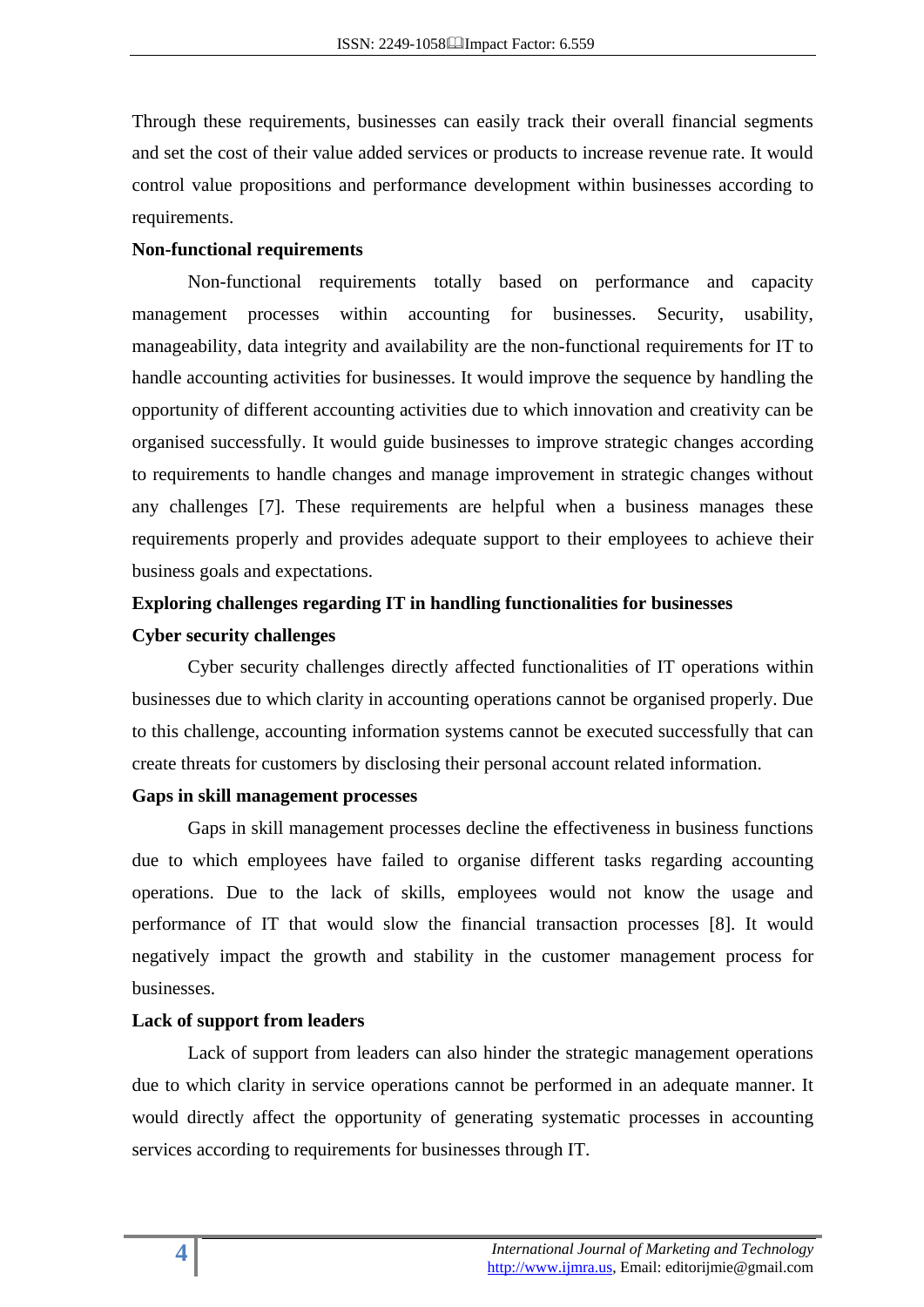#### **Pressure of workload**

Pressure of workload can create challenges sometimes due to which employees have failed to give their potential performance to achieve their targets or goals. It would reduce productivity and increase threats for businesses by not performing financial transactions according to requirements [9].

## **Analysing strategic changes or steps to avoid these challenges Improved security through cloud computing**

Cloud computing plays a crucial role in handling automatic accounting systems through IT by providing improved security channels. It can help employees to handle financial data management and reduce the challenges related to cyber security. It can also provide unique IDs to avoid external attacks without taking consent from users [10].

#### **Training and development**

Training and development for employees can develop their experiences and skills through which they can make their creative choices to deal with any kind of situations regarding accounting and functionalities. Through decisions, employees can also develop their existing performance settings to achieve their business goals and objectives without any issues.

#### **Supportive leadership**

Supportive leadership can control team arrangement activities and improve systematic patterns to create a proper path to avoid complications in performance structure. Through supportive leadership, employees can easily modify their performance settings to handle business functions including financial activities and other business operations [11].

#### **Segmentation in business functions**

Segmentation in business functions help in generating ideas for employees that they can understand their responsibilities and roles. It can guide them to operate their tasks in a systematic manner to achieve their business targets without any issues. It can also bring development by creating significant opportunities to achieve their tasks in a sequenced manner without any issues.

### **3. Research methods**

Tools and techniques help in analysing specified information and different perspectives along with theoretical knowledge can be identified properly. Data collection process helps in analysing different sources and incorporates accurate data according to requirements of the research study. Interpretivism philosophy provides systematic and required information related to the positive side of information technologies within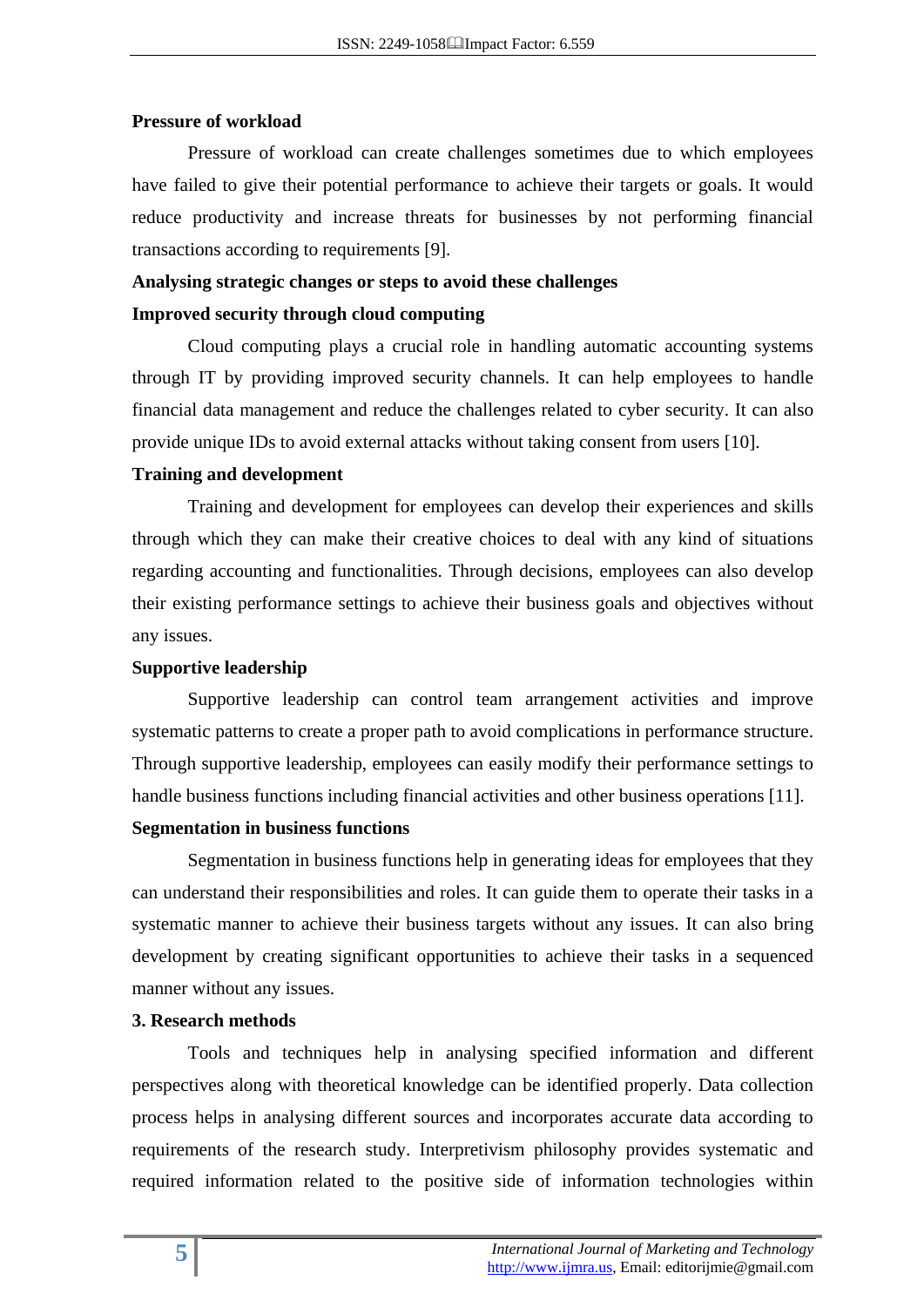business accounting operations. It can help in managing the structure of different informative results through which accurate and structured requirements of handling IT can be identified successfully [12]. It can also assist in making different choices to handle the situation and perform tasks accordingly without any issues.

Deductive research approach helps businesses to create a proper business plan to execute information technologies for their businesses to improve automatic accounting systems for development. Through this approach, appropriate measurements can be incorporated to reduce the challenges related to functionalities according to requirements that can bring development for businesses. It can also guide employees to maintain the relationships between values added services and performance development processes. Through a structured business plan, employees can easily maintain the sequence of different kinds of expectations that can lead to success for a business in terms of performance development [13]. Exploratory research design also improves the information collective process by defining accounting operations through which employees can easily use information technologies to deal with the situation without any issues. It can also bring development within information collective activities through which performance development can be organised properly to maintain validation outputs or results.

Secondary data collection method improves the idea of gathering specific and required information from external articles or journals by identifying perspectives of different authors. Through a secondary data collection method, strategic changes required to handle challenges in functionalities of IT can be identified adequately. It would allow employees to incorporate strategic changes without any issues. It would bring development for businesses by avoiding complications in terms of performance development. Thematic qualitative research method also helps in creating different themes related to this research topic to analyse overall performance segmentations related to financial operations within businesses.

#### **4. Results and discussion**

*"Measurement model of accounting information system design"*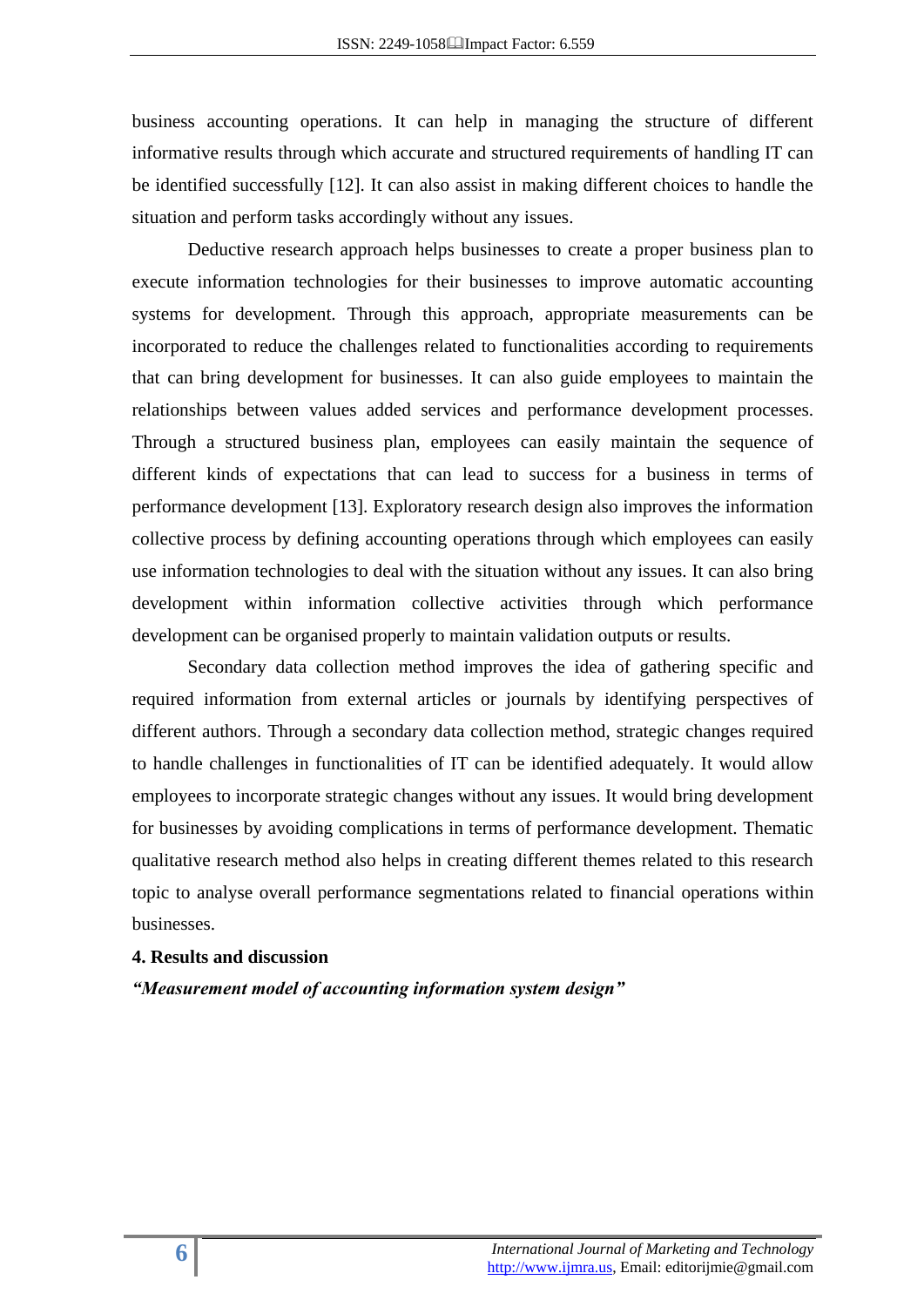

**Figure 1: Accounting information systems**

(Source: [14])

In businesses, information systems play a critical role in decision-making, such as expediting administrations, connectivity, and the use of information technology to aid choice. . Accounting, as a financial recording system, involves defining, tracking, assessing, capturing, handling, storing, systemizing, appreciating, controlling, and publication occurrences that impact a company's resources, financial standing, and earnings [14]. A financial accounting system's goal is to keep track of financial events that influence the organisation, process data in compliance with accounting standards, and deliver information to the individuals or units in charge of creating decisions. According to the budget openness idea, visibility is a critical instrument for satisfying the public's desire for information about how their local authority is conducted.

### *"Security and privacy challenges in Information technologies"*

An authorised user will have accessibility to and analyse the information, confidentiality will be in charge. Due to the large number of connected devices, applications, and individuals sharing a single communications system, privacy is a critical component of security principles. Online privacy, also referred to as network privacy, is a level of protection for transmitting private data over the internet [15]. By not developing policies and methods to safeguard data integrity and monitor unwanted access to data, cyber security would not be controlled in safeguarding gadgets, data, and network from attackers.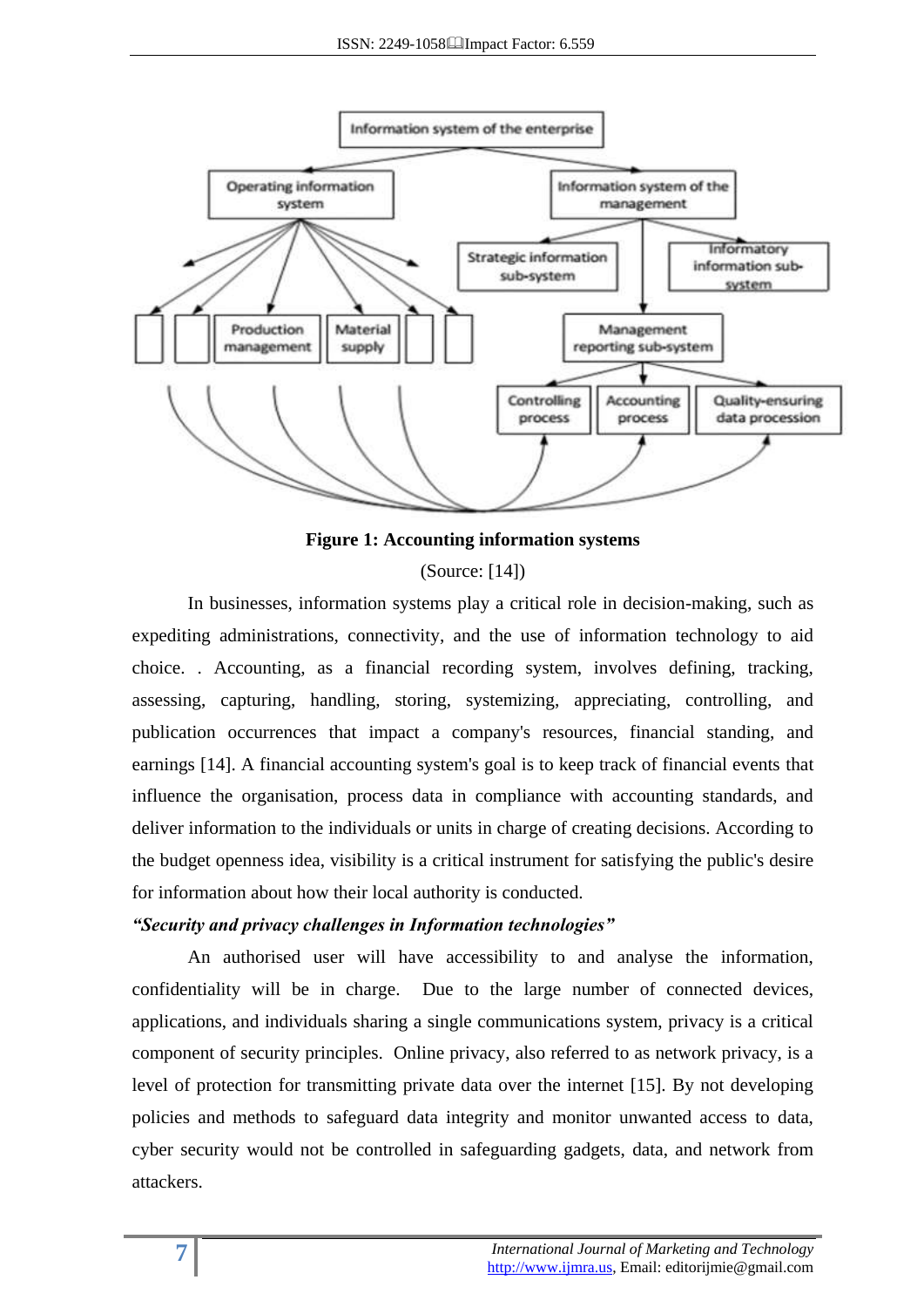#### *"Impact of the Information Technology on the Accounting System"*

The function of information storage, analysis, distribution, and manipulation by computer and communications networks is referred to as information technology. This can also be described as something which provides data or observed data in either visual medium using any interactive media allocation mechanism. It is intended for administrators to aid personnel in their everyday tasks and outcome in the workplace. Computers for financial accounting were developed in 1880 [16]. Information technology advancements have altered the structure of accounting and management activities in the company over the years, resulting in the creation of new divisions such as the business unit, the information systems service department, and the tech support unit.

From this information, it has been discussed that information technology improves performance structure and financial accounting information to maintain business functionalities and accounting operation. However, sometimes, due to lack of resources and knowledge, employees of businesses cannot control the overall performance structure according to requirements. It would directly affect the overall segments according to specifications in terms of performance development that would lead to success for businesses. For this reason employees and higher authorities are expected to take accountability in controlling the overall structure according to needs. It would also improve skill levels and manage knowledge management operations related to information management systems within business financial activities.

#### **5. Conclusion**

Organisations can use information technology systems to aid them in following a methodical pattern to attain their goals in accordance with requirements. Businesses can also acquire precise findings and improve the quality of accounting activities by using transaction automation solutions. This information technology enhances the concept of handling business segmentations, allowing for successful change management activities in accounting or financial operations. It would promote growth and deal with situations involving changes in service patterns and company operations. Business owners can quickly adjust their performance settings by generating multiple opportunities for organisations to address accounting performance using functional requirements. Challenges related to functionalities can decline effectiveness and clarity within accounting performance due to which efficiency and structure cannot be organised effectively. For this reason, businesses can use information technologies to develop their financial computing operations according to requirements to achieve their business targets.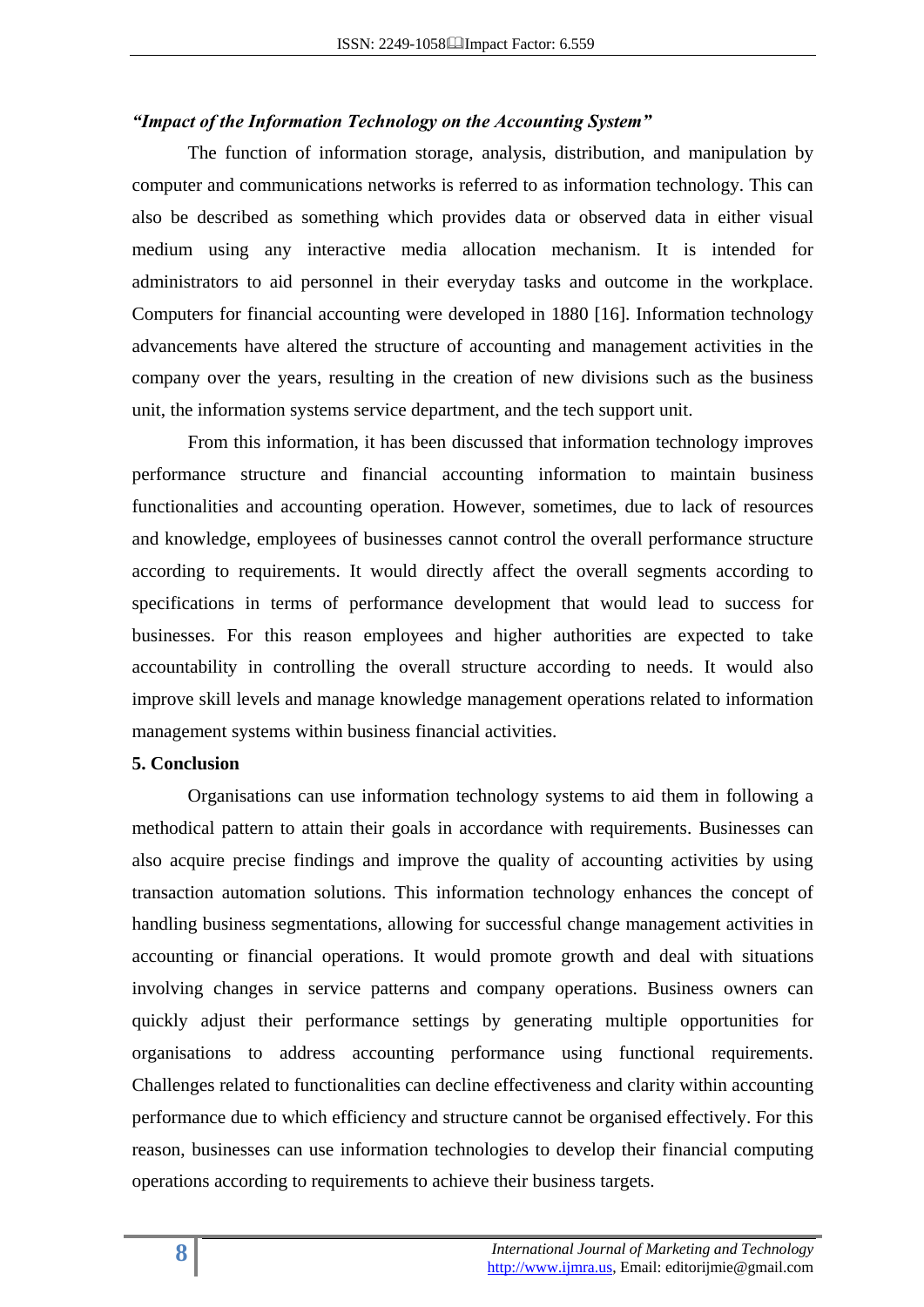Specific requirements can allow businesses to introduce creative strategies to deal with any kinds of situations that can develop performance structure. Non-functional requirements would direct organisations to enhance strategic changes in accordance with requirements in order to handle changes and manage strategy implementation improvement without difficulty. It can also help staff maintain the link between value-added services and performance-improvement activities. It can also provide development to communal information activities, allowing performance development to be correctly organised in order to preserve validation outputs or results. The purpose of a financial accounting system is to maintain track of the financial events that affect the organisation, process data according to accounting standards, and communicate information to the people or units responsible for making decisions. Over time, advances in information technology have changed the organisation of the company's accounting and management activities, leading in the introduction of new decisions.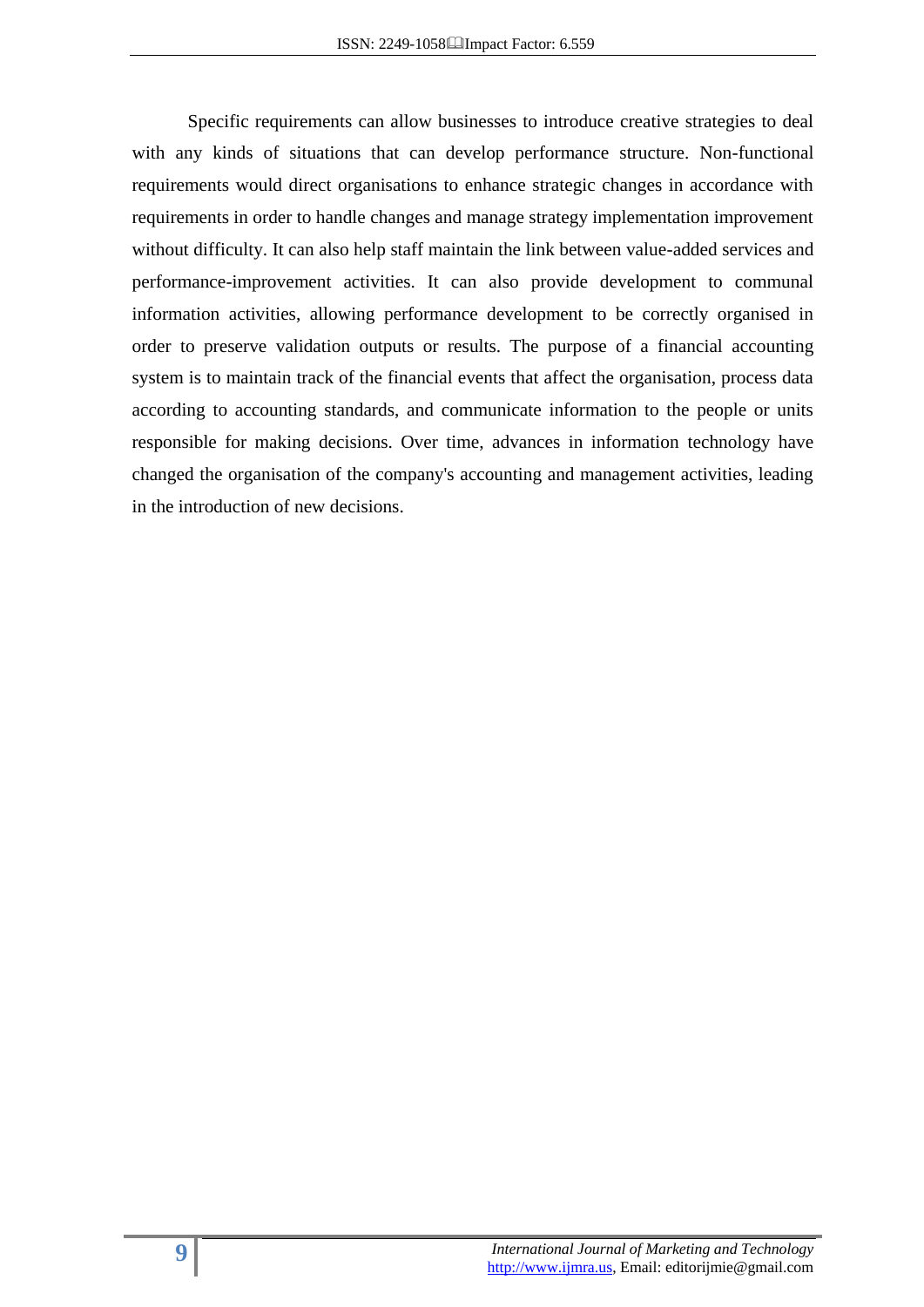## **Reference List**

[1] Osadcha, O.O., Akimova, A.O., Hbur, Z.V. and Krylova, I.I., (2018). Implementation of accounting processes as an alternative method for organizing accounting. *Financial and credit activity: problems of theory and practice*, *4*(27), pp.193-200.

[2] Bakhareva, O., Azhimov, T., Azhimova, L., Marfina, L. and Khuzagaripov, A., (2020, July). The classification of transaction costs: the innovation in the construction industry based on building information modeling. a case study of multilingual schools. In *IOP Conference Series: Materials Science and Engineering* (Vol. 890, No. 1, p. 012118). IOP Publishing.

[3]Martins, J., Branco, F., Gonçalves, R., Au-Yong-Oliveira, M., Oliveira, T., Naranjo-Zolotov, M. and Cruz-Jesus, F., (2019). Assessing the success behind the use of education management information systems in higher education. *Telematics and Informatics*, *38*, pp.182-193.

[4]Di Vaio, A., Palladino, R., Pezzi, A. and Kalisz, D.E., (2021). The role of digital innovation in knowledge management systems: A systematic literature review. *Journal of Business Research*, *123*, pp.220-231.

[5]Walling, E. and Vaneeckhaute, C., (2020). Developing successful environmental decision support systems: Challenges and best practices. *Journal of Environmental Management*, *264*, p.110513.

[6]Laña, I., Sanchez-Medina, J.J., Vlahogianni, E.I. and Del Ser, J., (2021). From data to actions in intelligent transportation systems: A prescription of functional requirements for model actionability. *Sensors*, *21*(4), p.1121.

[7]Köhl, M.A., Baum, K., Langer, M., Oster, D., Speith, T. and Bohlender, D., (2019, September). Explainability as a non-functional requirement. In *2019 IEEE 27th International Requirements Engineering Conference (RE)* (pp. 363-368). IEEE.

[8]Ganyam, A.I. and Ivungu, J.A., (2019). Effect of accounting information system on financial performance of firms: A review of literature. *Journal of Business and Management*, *21*(5), pp.39-49.